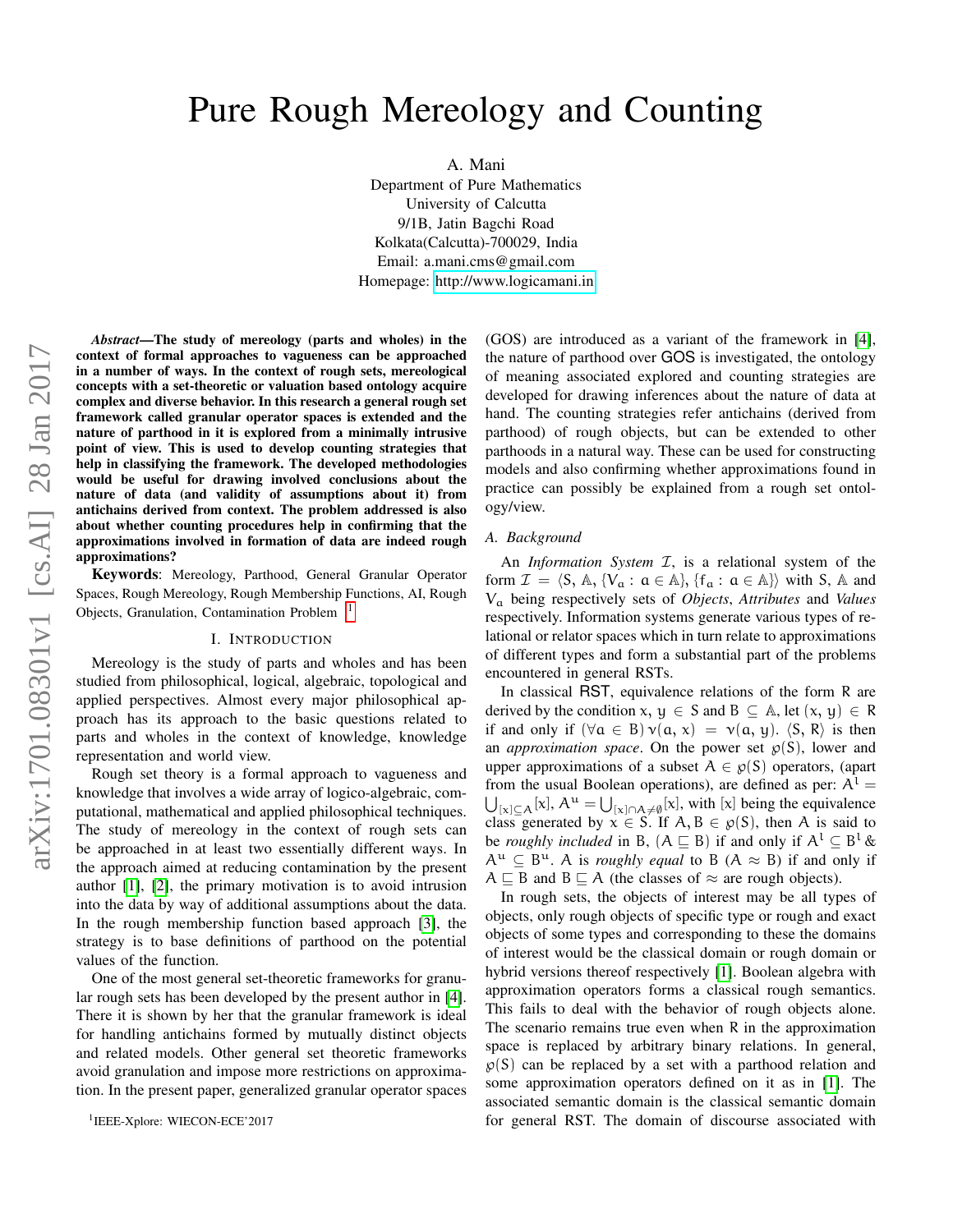roughly equivalent sets in classical domain is a *rough semantic domain*. Hybrid semantic domains, have also been used in the literature (see [\[1\]](#page-3-0)).

The contamination problem is the problem of reducing confusion among concepts from one semantic domain in another during the process of construction of semantics. The use of numeric functions like rough membership and inclusion functions based on cardinalities of subsets is one source of contamination. The rationale can also be seen in the definition of operations like  $\sqcup$  in the definition of pre-rough algebra (for example) that seek to define interaction between rough objects but use classical concepts that do not have any interpretation in the rough semantic domain. Details can be found in [\[2\]](#page-3-1), [\[5\]](#page-4-0).

#### II. GENERAL GRANULAR OPERATOR SPACES

Definition 1. *A* General Granular Operator Space *(GOS)* S *is a structure of the form*  $S = \langle S, \mathcal{G}, \mathcal{L}, \mathcal{U}, \mathbf{P} \rangle$  *with* S *being a set,* G *an* admissible granulation*(defined below) over* S*,* l, u *being operators* :  $\varphi(S) \longmapsto \varphi(S)$  *and* **P** *being a definable binary generalized transitive predicate (for parthood) on*  $\wp(S)$ *satisfying the same conditions as in Def.*?? *except for those on admissible granulations (Generalized transitivity can be any proper nontrivial generalization of parthood (see [\[6\]](#page-4-1)).* P *is proper parthood (defined via* Pab *iff* Pab & ¬Pba*) and* t *is a term operation formed from set operations):*

$$
(\forall x \exists y_1, \dots y_r \in \mathcal{G}) t(y_1, y_2, \dots y_r) = x^l
$$
  
and  $(\forall x) (\exists y_1, \dots y_r \in \mathcal{G}) t(y_1, y_2, \dots y_r) = x^u$ ,  
(Weak RA, WRA)  

$$
(\forall y \in \mathcal{G}) (\forall x \in \wp(\underline{S})) (\mathbf{P} yx \longrightarrow \mathbf{P} yx^l),
$$
(Lower Stability, LS)  

$$
(\forall x, y \in \mathcal{G}) (\exists z \in \wp(\underline{S})) \mathbb{P} xz, \& \mathbb{P} yz \& z^l = z^u = z,
$$
(Full Underlap, FU)  

$$
f(x) = \sum_{x \in \mathcal{G}} \mathbb{P} x \in \mathcal{G} x
$$

*In the granular operator space of [\[4\]](#page-3-3),*  $P = \subseteq$ ,  $\mathbb{P} = \subset$  *only in that definition),* P *is proper parthood (defined via* Pab *iff* Pab & ¬Pba*) and* t *is a term operation formed from set operations.*

On  $\varphi(S)$ , if the parthood relation **P** is defined via a formula Φ as per

**Pa**b if and only if 
$$
\Phi(a, b)
$$
,  $(1)$ 

then the Φ-rough equality would be defined via  $\alpha \approx_{\Phi}$ b if and only if Pab &Pba. In a granular operator space,  $P = \square$  is defined by

$$
a \sqsubset b \text{ if and only if } a^l \subseteq b^l \& a^u \subseteq b^u. \tag{2}
$$

The rough equality relation on  $\mathcal{P}(\underline{S})$  is defined via a  $\approx$ b if and only if  $a \sqsubset b \& b \sqsubset a$ . Regarding the quotient  $\vert S \vert \approx$  as a subset of  $\mathcal{P}(S)$ , the order  $\in$  will be defined as per  $\alpha \in \beta$  if and only if  $\Phi(\alpha, \beta)$  Here,  $\Phi(\alpha, \beta)$  is an abbreviation for  $(\forall a \in \alpha, b \in \beta) \Phi(a, b)$ .  $\in$  will be referred to as the *basic rough order*.

Definition 2. *By a* roughly consistent object *will be meant a set of subsets of*  $\underline{S}$  *of the form*  $H = \{A; (\forall B \in H) A^L =$  $B^1, A^u = B^u$ *). The set of all roughly consistent objects is partially ordered by the inclusion relation. Relative this maximal roughly consistent objects will be referred to as* rough objects*. By* definite rough objects*, will be meant rough objects of the form* H *that satisfy*

$$
(\forall A \in H) A^{ll} = A^{l} \& A^{uu} = A^{u}.
$$
 (3)

*Other concepts of rough objects will also be used in this paper.*

**Proposition 1.** When S is a granular operator space,  $\in$  is a *bounded partial order on* S| ≈*. More generally it is a bounded quasi order.*

In quasi or partially ordered sets, sets of mutually incomparable elements are called *antichains*. Some of the basic properties may be found in [\[7\]](#page-4-2), [\[8\]](#page-4-3). Antichains of rough objects have been used by the present author for forming algebraic models in [\[4\]](#page-3-3). In the paper the developed semantics is applicable for a large class of operator based rough sets including specific cases of RYS [\[1\]](#page-3-0) and other less general approaches like [\[9\]](#page-4-4). In [\[9\]](#page-4-4), negation like operators are assumed in general and these are not definable operations relative order related operations/relation.

## *A. Parthood in GOS*

It is necessary to clarify the nature of parthood even in set-theoretic structures like granular operator spaces. The restriction of the parthood relation to the case when the first argument is a granule is particularly important. The theoretical assumption that objects are determined by their parts, and specifically by granules, may not reasonable when knowledge of the context is evolving. This is because in the situation:

- granulation can be confounded by partial nature of information and noise,
- knowledge of all possible granulations may not be possible and the chosen set of granules may not be optimal for handling partial information, and
- the process has strong connections with apriori understanding of the objects in question.



Fig. 1: Which Classes and What Parts of Flowers?( FreeFoto)

Parthood can be defined in various ways in GOS. *Not that they are always definable in terms of other predicates/operations, but that many are so definable - it is possible to do rough sets with parthood as a primitive relation*. In picking lavender in a garden as in Fig 1, agents restrict themselves to classes approximating lavenders for example. Rough inclusion (Sec [I-A\)](#page-0-1) is a simpler example of parthood.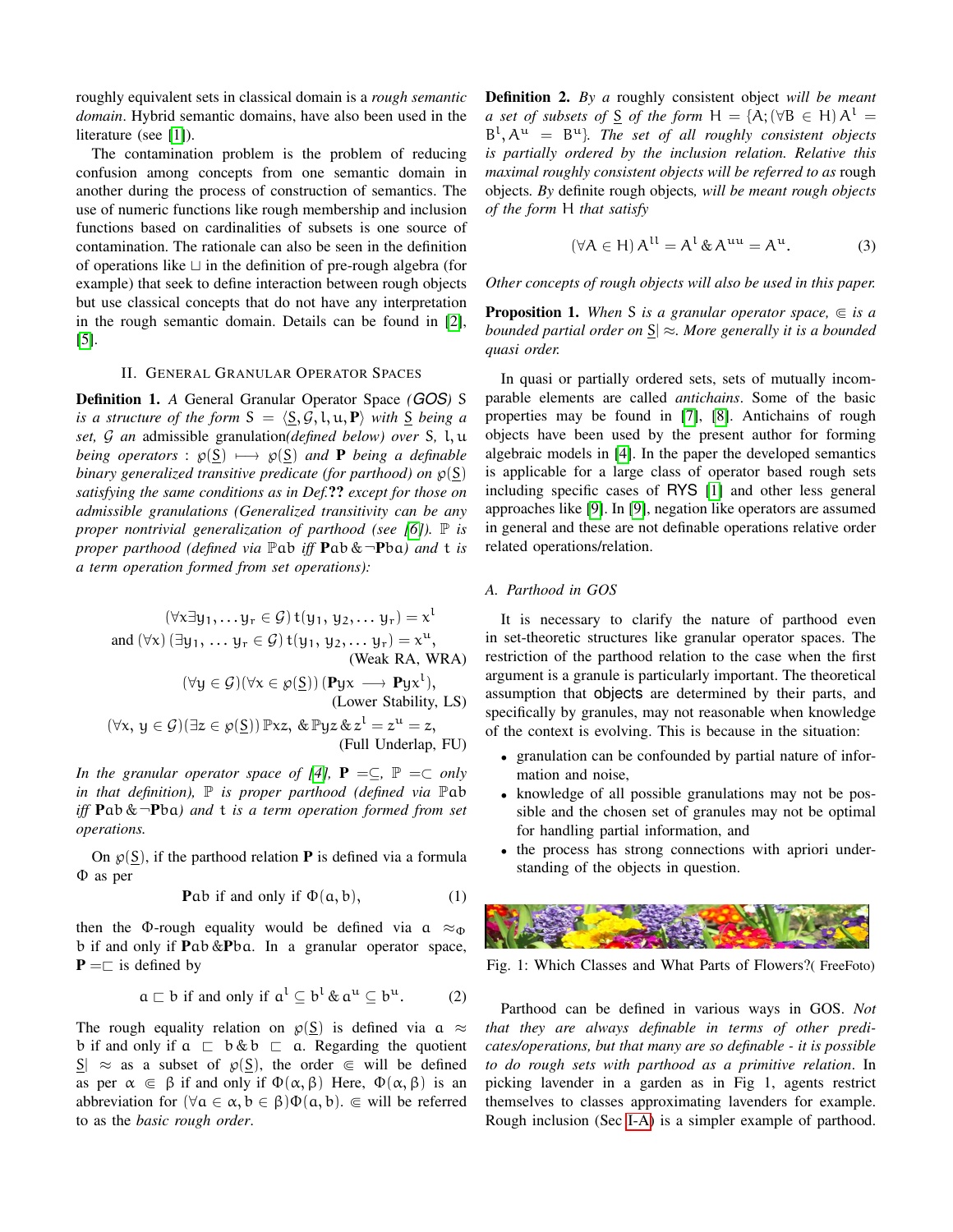The following are more direct possibilities:

| Path                                                                                        | $a^l \subseteq b^l$ | (Very Cautious) |
|---------------------------------------------------------------------------------------------|---------------------|-----------------|
| $Pab \longleftrightarrow a^l \subseteq b^u$                                                 | (Cautious)          |                 |
| $Pab \longleftrightarrow a^l \subseteq b^u \setminus b^l$                                   | (Lateral)           |                 |
| $Pab \longleftrightarrow a^u \subseteq b^u$                                                 | (Possibilist)       |                 |
| $Pab \longleftrightarrow a^u \subseteq b^l$                                                 | (Ultra Cautious)    |                 |
| $Pab \longleftrightarrow a^u \subseteq b^u \setminus b^l$                                   | (Lateral+)          |                 |
| $Pab \longleftrightarrow a^u \setminus a^l \subseteq b^u \setminus b^l$                     | (Bilateral)         |                 |
| $Pab \longleftrightarrow a^u \setminus a^l \subseteq b^l$                                   | (Lateral++)         |                 |
| $Pab \longleftrightarrow a^u \setminus a^l \subseteq b^l$                                   | (Lateral++)         |                 |
| $Pab \longleftrightarrow ( \forall g \in \mathcal{G} ) ( g \in x \longrightarrow g \in y )$ | (G-Simple)          |                 |

All of these except for lateral++ are transitive concepts of parthoods that make sense in contexts as per availability and nature of information. Very cautious parthood makes sense in contexts in which cost of misclassification is high or the association between properties and objects is confounded by the lack of clarity in the possible set of properties. G-Simple is a version that refers granules alone and avoids references to approximations.

Theorem 1. *Lateral++ parthood is not a transitive and reflexive relation but is a strictly confluent relation (as it satisfies* <sup>P</sup>ab&Pac <sup>−</sup><sup>→</sup> (∃e)Pbe&Pce*). In all other cases, in the above,* P *is reflexive and transitive. Antisymmetry need not hold in general.*

*Proof:* If P is a bilateral relation as defined above, then **P**aa because  $a^u \backslash a^l = a^u \backslash a^l$ . If **P**ab and **P**bc, then  $a^u \backslash a^l \subseteq$  $b^{\mu} \setminus b^{\mu}$  and  $b^{\mu} \setminus b^{\mu} \subseteq c^{\mu} \setminus c^{\mu}$  so  $a^{\mu} \subseteq a^{\mu} = c^{\mu} \setminus c^{\mu}$  that is Pac. Similarly other cases can be verified. Counterexamples for lateral++ parthood are easy to construct.

#### III. COUNTING FOR SEMANTICS

If it is possible to count (in a generalized sense) a collection of objects in accordance with rules dependent on the relative types of objects then these may be useful for discovering new inferences about the collection - this idea has been used in [\[1\]](#page-3-0) in the context of the contamination reduction approach for actually deducing algebraic semantics for classical rough sets. The *History based primitive counting* (HPC) method [\[1\]](#page-3-0) is a way of counting discernible and indiscernible objects in which full memory of objects being counted is retained over temporal progression. This does not lead to antichains, but the modification proposed in this section permits as much.

The collection being counted is taken to be  $\{x_1, x_2, \ldots, x_k, \ldots, \}$  for simplicity and R is a general indiscernibility over it. The relation with all preceding steps of counting is taken into account and when R is symmetric, the following is the HPC algorithm:

\n
$$
\text{Assign } f(x_1) = 1_1 = s^0(1_1)
$$
\n

\n\n $\text{If } f(x_i) = s^r(1_j) \& (x_i, x_{i+1}) \in \mathbb{R},$ \n

\n\n $\text{then assign } f(x_{i+1} = 1_{j+1})$ \n

\n\n $\text{If } f(x_i) = s^r(1_j) \& (\forall k < i+1)(x_k, x_{i+1}) \notin \mathbb{R},$ \n

\n\n $\text{then let } f(x_{i+1}) = s^{r+1}(1_j)$ \n

For this section, it will be assumed that S is a granular operator space,  $\mathbb{S} \subseteq \varphi(S)$ ,  $\mathbb{R} \subset \mathbb{S}$  is the set of rough objects (some sense),  $\mathbb{C} \subseteq \mathbb{S}$  is the set of crisp objects and there exists a map  $\varphi : \mathbb{R} \longrightarrow \mathbb{C}^2$  satisfying  $(\forall x \in \mathbb{R})(\exists a, b \in \mathbb{C})\varphi(x) =$  $(a, b)$  &  $a \subset b$ ,  $\#(\mathbb{S}) = n < \infty$ ,  $\#(\mathbb{C}) = k$ ,  $\mathbb{R} \cap \mathbb{C} = \emptyset$  and  $\#(\mathbb{R}) = n - k < n.$ 

**Proposition 2.** *Even though it is not required that*  $\varphi(x) =$  $(a, b)$  &  $x^1 = a$  &  $x^u = b$ ,  $\mathbb R$  *must be representable by a finite subset*  $\mathbb{K} \subseteq \mathbb{C}^2 \setminus \mathbb{C}$ *.* 

# *Primitive Counting on Antichains(PCA)*

The following conveys the basic idea of primitive counting on antichains (better algorithms may be possible). Every parthood P can be associated with P-antichain generated by the relation R defined by Rab if and only if  $\neg \mathbf{P}$ ab &  $\neg \mathbf{P}$ ba.

- Assign  $x_1$  to category  $C_1$  and set  $f(x_1) = 1_1$ .
- If  $\neg Rx_1x_2$  then assign  $x_2$  to category  $C_1$  and set  $f(x_2) =$  $2_1$  else assign  $x_2$  to a new category  $C_2$  and set  $f(x_2) =$  $1<sub>2</sub>$ .
- If  $f(x_2) = 2_1$ ,  $\neg Rx_1x_3$  and  $\neg Rx_2x_3$  then assign  $x_3$  to category C<sub>1</sub> and set  $f(x_3) = 3_1$ . If  $f(x_2) = 2_1$  and  $(Rx_1x_3$  or  $Rx_2x_3)$  then assign  $x_3$  to category  $C_3$  and set  $f(x_3) = 1_3$ . If  $f(x_2) = 1_2$  and  $\neg Rx_1x_3$  then assign  $x_3$  to category C<sub>1</sub> and set  $f(x_3) = 2_1$ . If  $f(x_2) = 1_2$  and  $(Rx_1x_3$  and  $\neg Rx_2x_3$  then assign  $x_3$  to category  $C_2$  and set  $f(x_3) = 2_2$
- Proceed Recursively under the following conditions:
- No two distinct elements  $a, b$  of a category  $C_i$  satisfy Rab
- For distinct i, j,  $(\forall a \in C_i)(\exists b \in C_j)$  Rab

Theorem 2. *In the above context all of the following hold:*

- *Objects of category*  $C_1$  *form a maximal antichain.*
- *The objects in category* C<sup>i</sup> *would be enumerated by sequences of the form*  $(Q_i = \text{Card}(C_i))$   $1_i, 2_i, ..., Q_i$ *and*  $\sum Q_i = n$ *.*
- *Objects of each category forms an antichain and each*  $x_i$ *belongs to exactly one of the categories.*

*Proof:* Most of the proof follows from the construction. All objects of the category  $C_1$  are mutually compared and objects not in  $C_1$  are R-related to at least one object in  $C_1$ . So  $C_1$  is a maximal antichain.

## *History Aware Primitive Counting on Antichains (HPCA)*

In this variation of PCA, objects will be permitted to belong to multiple categories - with the aspect being reflected in the end result of the counting process. This allows for a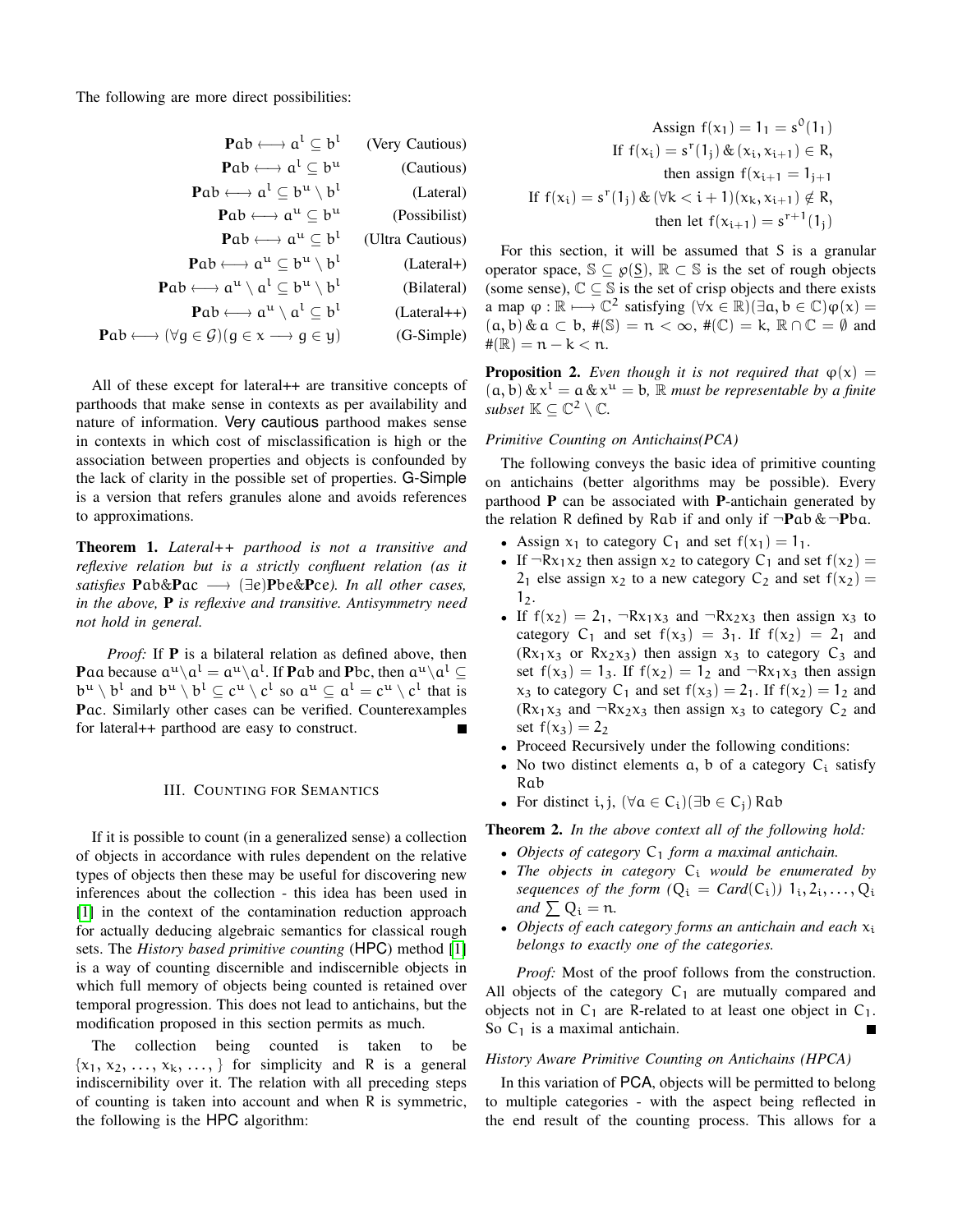enumeration for a maximal antichain decomposition. The steps for this method of counting are as follows:

- Assign  $x_1$  to category  $C_1$  and set  $f(x_1) = 1_1$ .
- If  $\neg Rx_1x_2$  then assign  $x_2$  to category  $C_1$  and set  $f(x_2) =$  $2_1$  else assign  $x_2$  to a new category  $C_2$  and set  $f(x_2) =$  $T_2$ .
- If  $f(x_2) = 2_1$ ,  $\neg Rx_1x_3$  and  $\neg Rx_2x_3$  then assign  $x_3$  to category C<sub>1</sub> and set  $f(x_3) = 3_1$ . If  $f(x_2) = 2_1$  and  $(Rx_1x_3$  or  $Rx_2x_3)$  then assign  $x_3$  to category  $C_3$  and set  $f(x_3) = T_3$ .
- For  $j > 2$ , if  $f(x_i) = k_1$  for  $k \leq j$ ,  $\neg Rxx_{i+1}$  for all  $x \in C_1$  (C<sub>1</sub> at this step) then assign  $x_{j+1}$  to category C<sub>1</sub> and set  $f(x_{j+1}) = k + 1_1$ . If  $f(x_j) = k_1$  and  $(Rxx_{j+1})$ for at least an  $x \in C_1$  at this stage) then assign  $x_{j+1}$  to category  $C_{j-k+1}$  and set  $f(x_{j+1}) = T_{j+1}$ .
- Continue till all objects have been covered for the construction of  $C_1$ . The only function of  $T_i$  is in locating the start point for the next step.
- Stopping Condition:  $\cup C_i = S$  (at this stage) and for  $i \neq j$  $C_i \nsubseteq C_j$  or all start points are exhausted.
- Find the argument for f for which j in  $T_i$  is a minimum
- Assign  $x_i$  to the category  $C_2$  and set  $f(x_i) = 1_2$ .
- Proceed as for  $x_1$ , but over the set

$$
S^{(j)} = \{x_j, x_{j+1}, \dots, x_n, x_1, x_2, \dots, x_{j-1}\}
$$
 (4)

to derive all the elements of  $C_2$ . Continue till stopping condition is satisfied.

Theorem 3. *HPCA may possibly yield a decomposition of* S *into maximal antichains*  $C_1, C_2, \ldots, C_q$  *or just a collection of maximal antichains* C1, C2, . . . , C<sup>q</sup> *satisfying*

$$
\bigcup C_i \subseteq S. \tag{5}
$$

*Proof:* The order structure initially assumed on S, restricts the maximal antichains that may be found by the HPCA algorithm.

It is possible that the order in which the discernible objects are found restricts the discernibility of objects found subsequently. So many maximal antichains are bound to be excluded. Counter examples are easy to construct.

The above proof motivates the following definition:

Definition 3. *A total order* < *on* S *will be said to be* HPCA coherent *if and only if the HPCA procedure generates a set of maximal antichains*  $\{C_i : i = 1, 2, ..., q\}$  *such that*  $\cup C_i = S$ .

#### *Full History Based Counting on Antichains (FHCA)*

In this method the steps shall be the same as for HPCA if the order is HPCA coherent. If not, then

- Store the maximal antichain  $C_1$  as  $A_1$ .
- Permute the order on S by the permutation  $\sigma_1$ .
- Compute  $C_1$  as per the HPCA algorithm for the new order and store it as  $A_2$  - the elements of  $A_2$  being numbered as for  $C_2$ , that is in the form  $1_2, 2_2, \ldots, Q_2$ .
- Stop if  $\cup A_i = S$
- Else permute the order on S by a permutation  $\sigma_2$  and repeat the above steps to obtain  $A_3$  - the elements

of  $A_3$  being numbered as for  $C_3$ , that is in the form  $1_3, 2_3, \ldots, Q_3$ .

• Proceed till stopping criteria is satisfied.

Theorem 4. *Let the set of maximal antichains obtained by the FHCA method be* A*.* A *need not be associated with a HPCA coherent order* <*.*

### *A. Applications*

The novel application scenarios to which the developed methodology apply qualify as parts of the inverse problem [\[1\]](#page-3-0). Based on some understanding of properties and their connection with objects (this need not be clearly understood beforehand), suppose an agent specifies approximations and indiscernibilities of objects. In the usual way of applying rough sets, approximations are discovered from concrete information systems/tables. But here the origin can be very dense.

With the approximations and indiscernibilities of objects, it would be certainly possible to count the objects in various orders in the senses mentioned in this section. Using this it would be possible to predict whether the information has been derived from a rough perspective or not. Algebraic semantics may also be derivable if admissible. More details relating to this would be part of a forthcoming paper.

If rough sets are interpreted from the perspective of knowledge (see [\[10\]](#page-4-5), [\[11\]](#page-4-6) and references therein), definite objects represent exact concepts, while others are not exact. Non definite objects may be approximated by *lower definite objects* that correspond to the part of knowledge that is definitely contained in the object. For this to be valid it is necessary that for the object A in question,  $A^{11} = A^1$  and  $A^{lu} = A^l$  hold. Similarly when A is approximated by its upper approximation  $A<sup>u</sup>$ , the latter corresponds to the possible concepts that may correspond to A. For this interpretation to be valid, it is again necessary that  $A^{uu} = A^u$  hold. In general, the approximations  $A^1$ ,  $A^u$  may not correspond to exact knowledge and many generalized concepts of exact knowledge may be definable/relevant. In fact, GOS permits encoding knowledge that can be successively refined on the *possible knowledge* aspect for every choice of parthood. The present paper also motivates the problem of characterization of the correspondence between the general counts and rough ontology and the structures analogous to antichains associated with generalized transitive parthoods. Specifically, the algebras corresponding to FHCA and HPCA are of interest.

#### **REFERENCES**

- <span id="page-3-0"></span>[1] A. Mani, "Dialectics of Counting and the Mathematics of Vagueness," in *Transactions on Rough Sets , LNCS 7255*, J. F. Peters and A. Skowron, Eds. Springer Verlag, 2012, vol. XV, pp. 122–180.
- <span id="page-3-1"></span>[2] ——, "Ontology, Rough Y-Systems and Dependence," *Internat. J of Comp. Sci. and Appl.*, vol. 11, no. 2, pp. 114–136, 2014, special Issue of IJCSA on Computational Intelligence.
- <span id="page-3-2"></span>[3] L. Polkowski, *Approximate Reasoning by Parts*. Springer Verlag, 2011.
- <span id="page-3-3"></span>[4] A. Mani, "Antichain Based Semantics for Rough Sets," in *RSKT 2015*, D. Ciucci, G. Wang, S. Mitra, and W. Wu, Eds. Springer-Verlag, 2015, pp. 319–330.